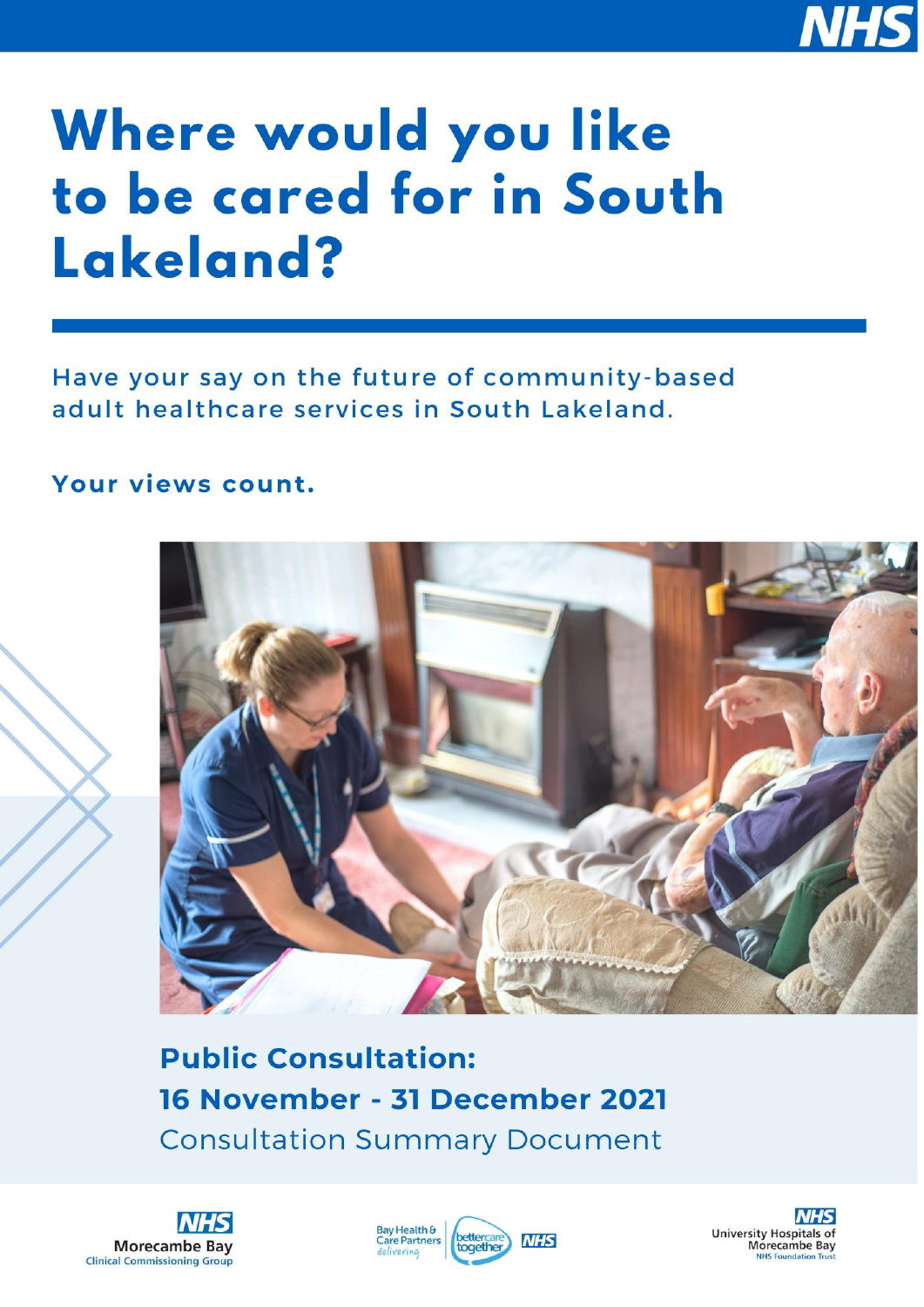# **How can I have my say?**

We want to know what you think; all the responses received will help us plan care around the needs of our communities.

This document is available in large print and Easy Read format. If you would like a copy please use the contact details below.

You can tell us what you think about these proposals by:

- [Completing the online survey](https://www.smartsurvey.co.uk/s/langdales-consultation/) here
- Reading the [full consultation document online](https://www.healthierlsc.co.uk/morecambe-bay/our-work/engagement) if you would like more detail
- Request a paper copy by emailing: [engagement.morecambebayccg@nhs.net](mailto:engagement.morecambebayccg@nhs.net)
- Call Morecambe Bay Clinical Commissioning Group (CCG) on 01524 519369
- Request a paper copy by writing to:

Communications and Engagement Morecambe Bay Clinical Commissioning Group Moor Lane Mills Moor Lane **Lancaster** LA1 1QD

## **Please tell us your views no later than 23:59 on 31st December 2021**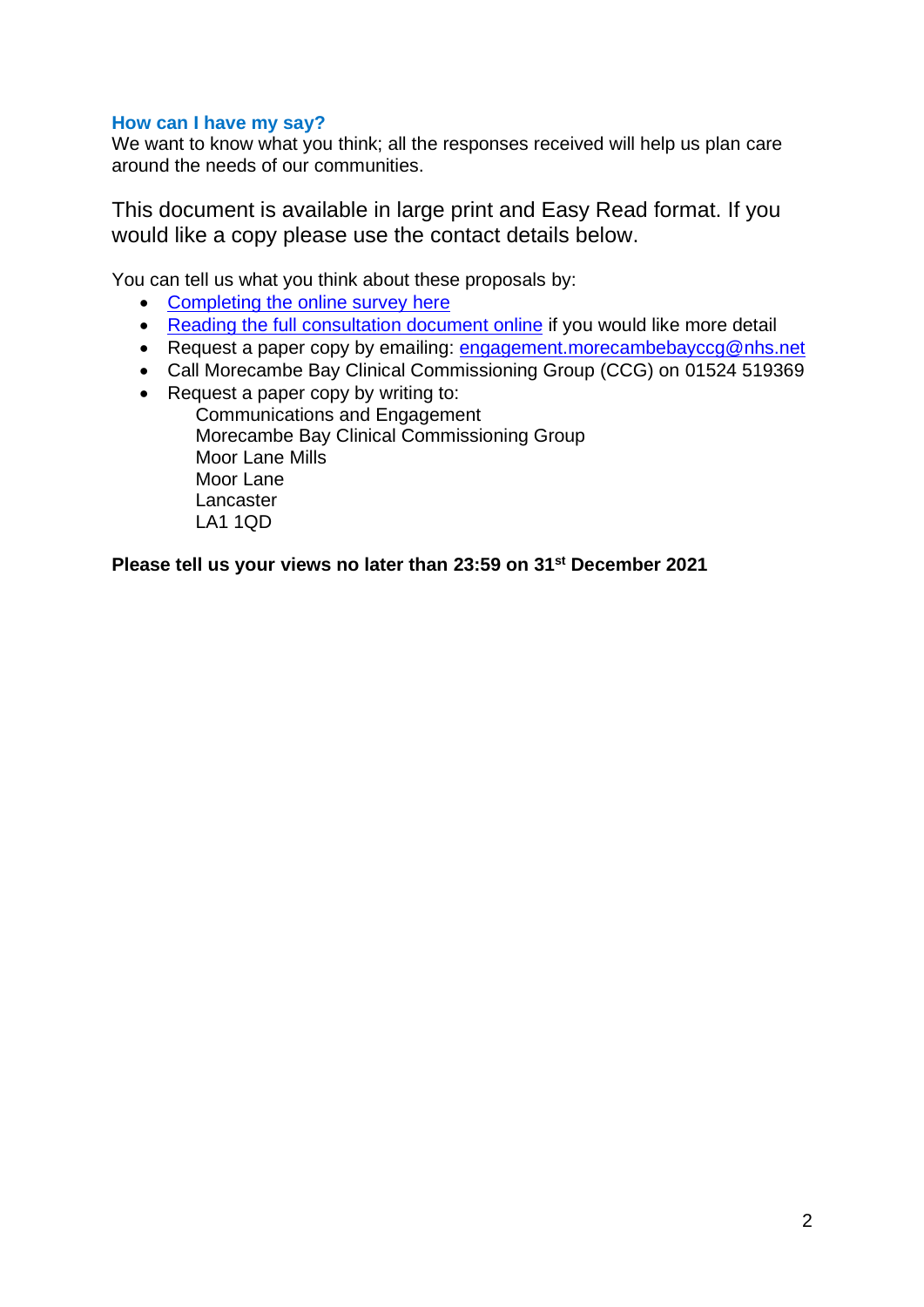#### **What is this consultation document about?**

This consultation is about how we most effectively deliver step-up and step down care for adults who need it. This consultation relates to the community beds at the Langdale Unit on the Westmorland General Hospital site.

#### **What is step-up and step-down care?**

At Morecambe Bay Clinical Commissioning Group (CCG), we work with our partners to provide healthcare for people who need more support than can currently be provided by GPs or district nurses but don't need to stay on an acute hospital ward.

#### **Step-up care**

You may receive step-up care and receive regular nursing, therapy or care support so that you can safely remain at home. For example, if you have an infection or have fallen.

Or, you might move from home to a nurse-led ward for a short time, where you can receive the care you need to recover.

#### **Step-down care**

When recovering from a stay in hospital, you may no longer need treatment on a hospital ward, but you might still need to rehabilitate and rebuild skills to look after yourself before you are ready to go home.

You might receive step-down care if:

- You fell and fractured your hip and are still recovering, or
- You were in hospital for other surgery, or
- You've had another illness, such as a stroke, that required a hospital stay

You might stay on a community ward where nurses, physiotherapists and occupational therapists can help you with rehabilitation so that you can return home safely.

This kind of care is also sometimes known as Intermediate Care and is delivered by the NHS and Adult Social Care teams at county councils.

## **Services provided at the Langdale Unit**

The Langdale Unit at Westmorland General Hospital (WGH) was opened in 2008 to provide step-up and step-down care. It was set up to care for people who needed treatment by a nurse, physiotherapist or occupational therapist. Doctors visited the unit at set times. There are 28 beds on the unit.

From April 2019 to March 2020, 416 people were admitted to the Langdale Unit. On average, people stayed for 22 days, at a cost of about £6,300 per person, per stay.

We know, by talking to clinicians, patients and caregivers, that hospital isn't always the right place for patients to recover and regain their independence.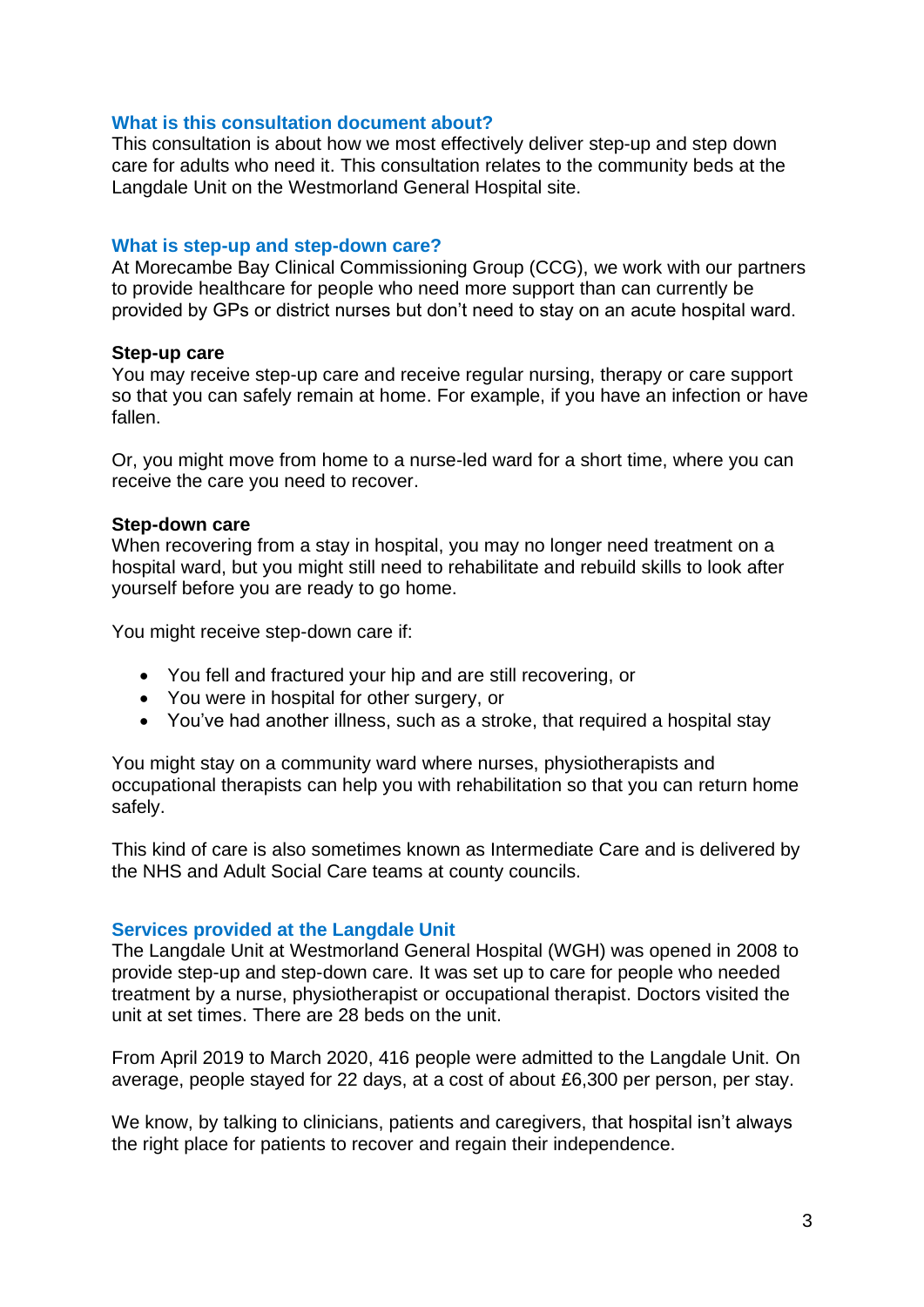The Langdale Unit is laid out like a hospital ward and does not have facilities such as a kitchen or day room for patients where people can make their own drinks and snacks.

This means that older people can lose mobility and the ability to care for themselves during a stay in hospital.

Instead, [best practice guidance in the care of older people](https://www.bgs.org.uk/sites/default/files/content/attachment/2021-08-17/BGS%20Right%20time%2C%20right%20place%20-%20Urgent%20community-based%20care%20for%20older%20people.pdf) by the British Geriatric Society shows that care should be delivered at or as close to home as possible, enabling older people who are frail or live with other conditions to stay in or return to the comfort and familiarity of their home as quickly as possible.

#### **Impact of COVID-19**

The Langdale Unit has been closed temporarily since July 2020 so that Westmorland General Hospital could offer urgent planned surgery during the COVID-19 pandemic.

This temporary closure has allowed us to try new ways of working. This meant that we were able to expand our community nursing, Rapid Response service and develop a Frailty Co-ordination Hub - services that enable older people to remain close to their homes and communities and avoid unnecessary hospital admissions.

#### **The future of the Langdale Unit**

Each of the following four options for delivering community care in South Lakeland would have an impact on the services that are delivered from the Langdale Unit.

If it were no longer used for community beds (as in options three and four), the Langdale Unit would be used for services that can only take place on a hospital site such as recovery following planned operations.

#### **Where would local people like to be cared for? Results of our 2019 engagement exercise**

In 2019, we talked to people in Morecambe Bay about where they would like to be cared for if they needed step-up or step-down care.

Of the 270 people who responded, 63 per cent said that they would prefer to receive intermediate care at home, rather than be admitted to a community bed.

They also told us they would need the care and support to enable them to stay at home – like help with cooking, shopping and personal care – and that there needs to be better communication between organisations and teams. You can read the [findings here.](https://www.healthierlsc.co.uk/application/files/2815/8107/0582/WWYLTBCF_-_report_of_findings.pdf)

#### **Options to redesign step-up and step-down care**

We have put together four options for delivering step-up and step-down services in future.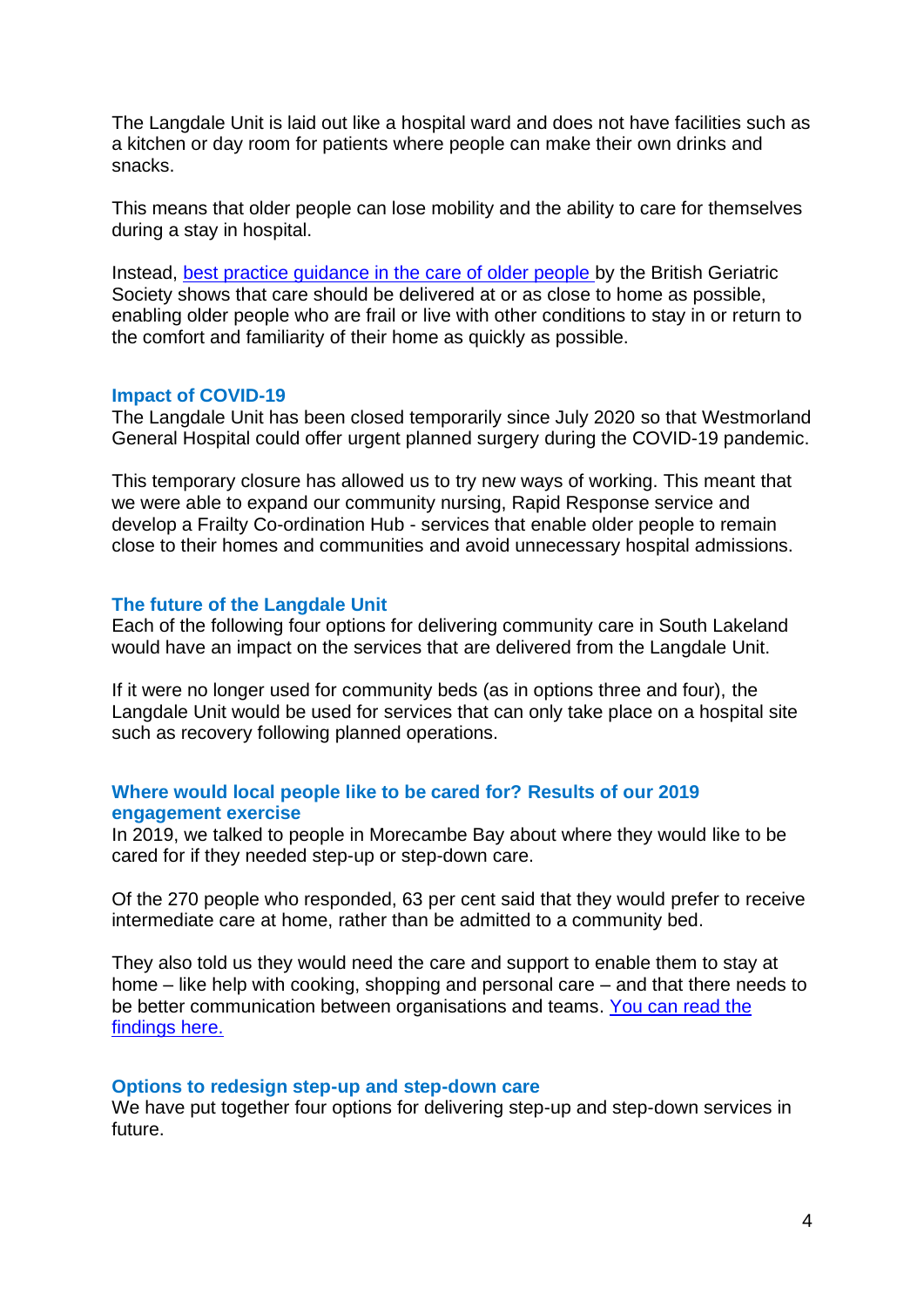The budget is £3 million pounds. This is the cost of running the Langdale Unit. All four options cost the same amount of money but deliver different things.

# **Option one**

## **Reopen the Langdale Unit and return to the way care was delivered there before it was temporarily closed in July 2020**

In this option, we would reopen the 28 beds at the Langdale Unit, the same number of beds that were available before it temporarily closed.

The full budget of £3m would be spent on keeping the 28 community beds open on the Langdale Unit. There would be no remaining money to care for more people at home.

| Number of beds in this<br>option                                        | 28           |
|-------------------------------------------------------------------------|--------------|
| Approximate number of<br>people this option could<br>care for, per year | 464 patients |

#### **Things to consider**

- The healthcare team on the ward would be hand to care for people during the day, with nursing staff available around the clock.
- The Langdale Unit is a nurse-led ward. We would need to rearrange medical cover from a doctor which might take some time due to the pressure on staff at the moment.
- [Reviews](https://www.healthierlsc.co.uk/application/files/1416/3706/6779/NWUM_Morecambe_Bay_Community_Bed_Service_Review_Report_June_2017.pdf) have found that the environment was not fit for rehabilitating patients
- Another review highlighted that intermediate care in the area is complex and difficult for patients, carers and staff to navigate.
- Some Langdale Unit patients had to stay longer than necessary because they were waiting for NHS and social care to enable them to go home.

# **Option two**

## **Reopen eight beds at the Langdale Unit and use the remaining budget to provide some extra services in the community**

In this option, we would reopen eight beds on the Langdale Unit. Most of the budget would be taken by delivering a smaller number of beds due to the cost of keeping a hospital ward open.

We would spend the remaining money on expanding community services to care for people at home.

| Number of beds in this   | 8                                       |
|--------------------------|-----------------------------------------|
| option                   |                                         |
| Approximate number of    | 133 patients in the Langdale Unit, plus |
| people this option could | 2,200 patients at home.                 |
| care for, per year       |                                         |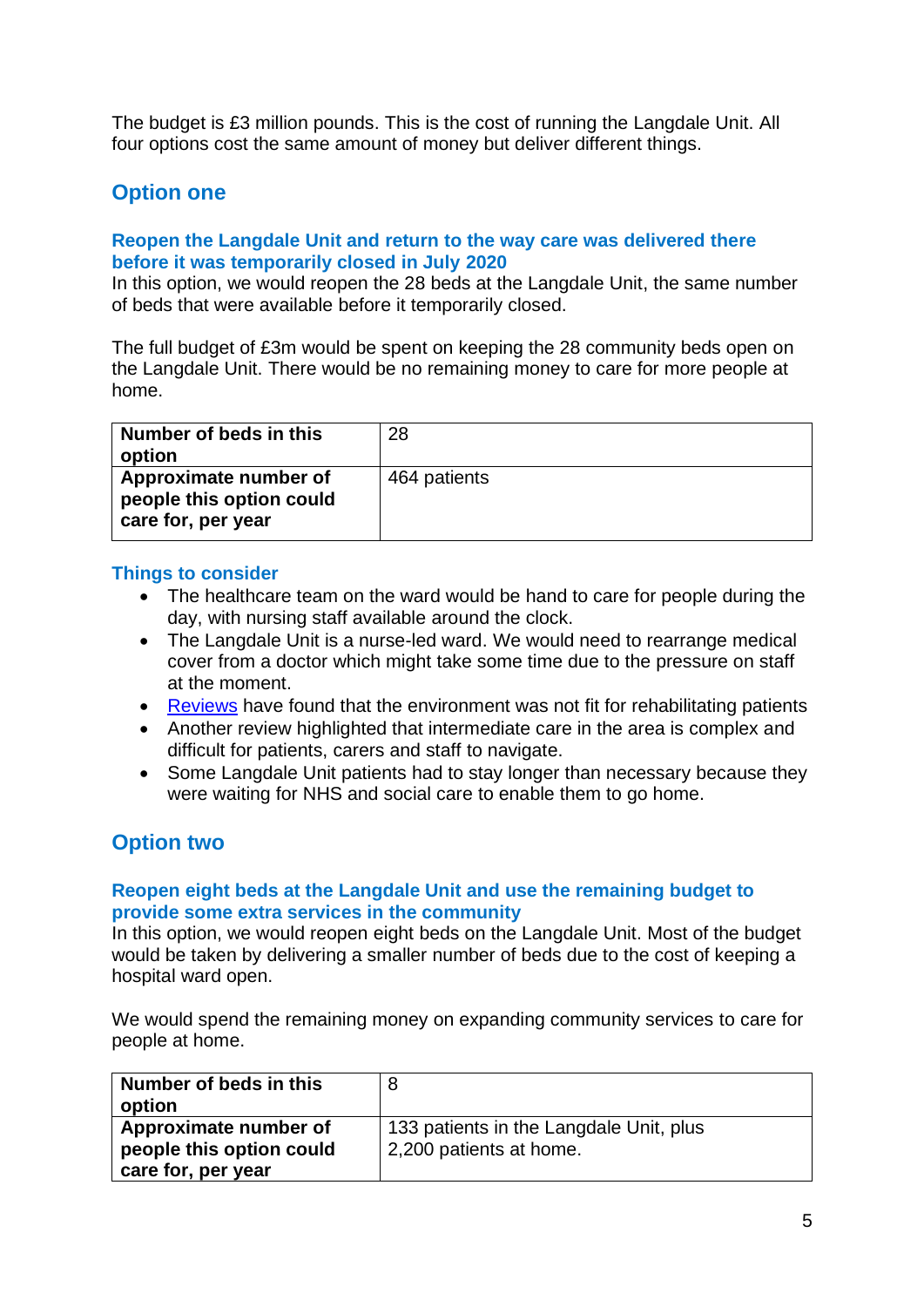# **Things to consider**

- There wouldn't be enough money remaining to increase the number of community staff to the levels provided in other parts of the country
- With just eight beds we would need to be clear about who would benefit most from using them.
- The Langdale Unit is a nurse-led ward. We would need to rearrange medical cover from a doctor. This might take some time due to the pressure on staff at the moment.
- It doesn't offer best value for money as most of the budget would be tied up in running a smaller number of beds, leaving less to spend in the community to meet the current and future need.

# **Option three**

#### **Re-distribute full resource into community staffing and a range of complementary services. No community beds on the Langdale Unit.** In this option the Langdale Unit would be redesigned so it is no longer used for

community beds.

We could then reinvest most of the £3m budget into recruiting 36 additional staff in the community to help us offer more nurse-led care in people's homes.

We would have enough budget to pay for additional beds in the community for endof-life care and reablement. We could ring-fence some of the budget for a future community intravenous (IV) therapy service.

We could provide:

- Four end of life care beds supported by NHS, Social Care & St John's Hospice – if home isn't the best place for patients to stay.
- Four extra care beds for people who need rehabilitation but who can't stay at home - perhaps because of poor access or because they need more support.
- Additional resources to General Practice.
- A falls prevention service.
- More therapists in the community to help people after a fall or surgery.
- Funding to start a community intravenous (IV) therapy service so people who need medication directly into a vein can receive that at home.
- Enhanced community teams such as Rapid Response and District Nurses, providing extra capacity for the night team.

| Number of beds in this   | 4 End of Life care beds                         |  |  |
|--------------------------|-------------------------------------------------|--|--|
| option                   | 4 Extra care Housing beds                       |  |  |
| Approximate number of    | 66 patients in the End of Life care beds        |  |  |
| people this option could | 66 patients in the Extra care Housing beds plus |  |  |
| care for, per year       | 3,172 patients at home.                         |  |  |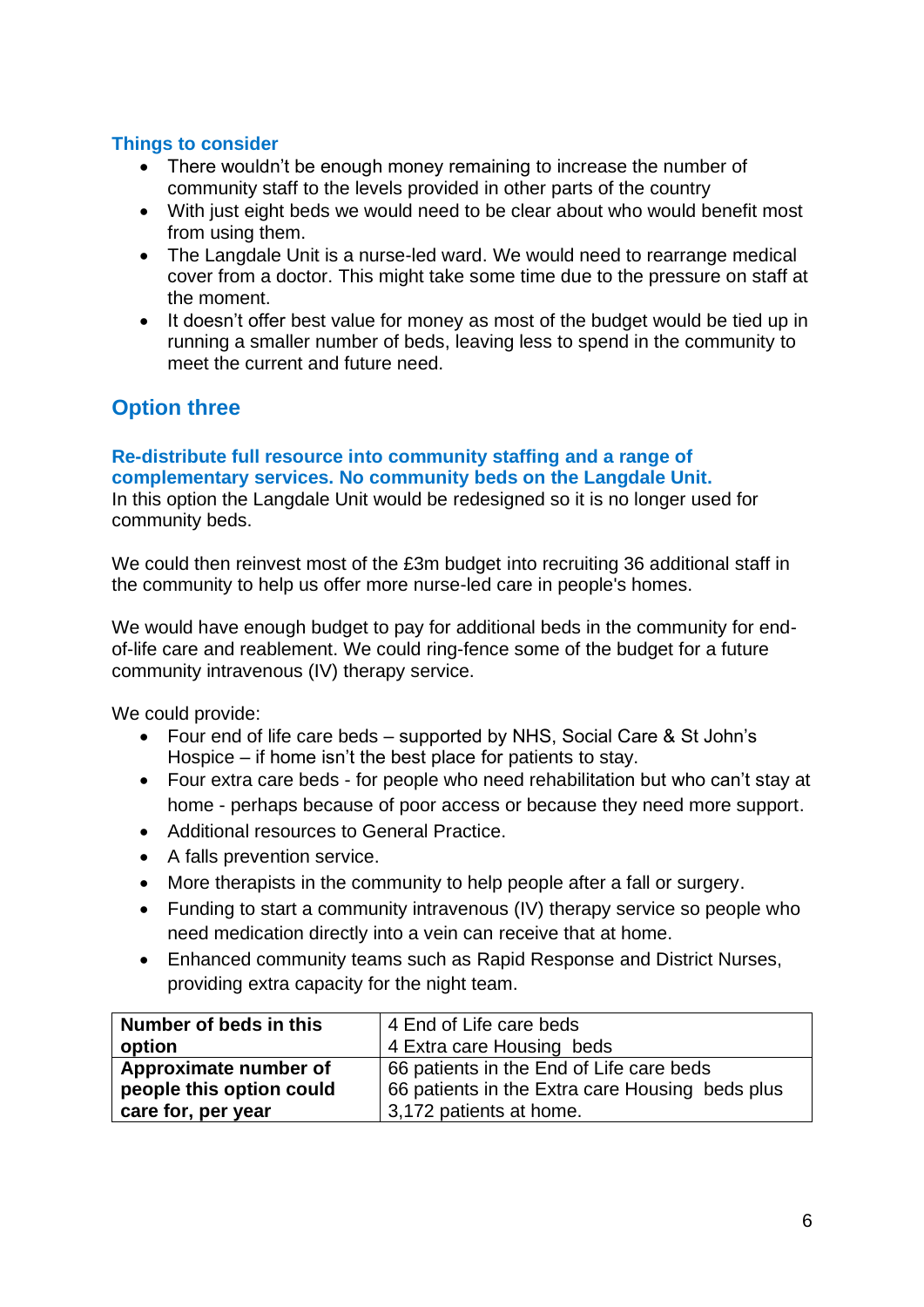# **Things to consider**

- Increased community staff could care for around 3300 patients per year at or closer to home – more than seven times the 464 patients who were cared for on the Langdale Unit in an average pre-pandemic year.
- It fits with the NHS Long Term Plan to deliver care closer to home, and best practice in the care of older people, according to a 2021 report by the British Geriatric Society
- We could offer care to many more people and offer flexible local health services that are more able to care for a growing, ageing population.
- It increases funding for the voluntary sector to help them deliver valuable services, such as advice, practical support and befriending.
- It means we could work in a more joined-up way with organisations like Cumbria County Council

# **Option four**

# **Re-provide all elements of care in people's own homes.**

In this option we would reinvest the budget into recruiting at least 40 additional staff in the community to help us offer more nurse-led care in people's homes. We could ring-fence some of the budget for a future community intravenous (IV) therapy service.

There would be no additional care in community accommodation or extra care housing for end-of-life care or reablement.

In other parts of the country, councils, rather than the NHS provide 'Step up: Step down' accommodation for reablement. However, our colleagues in Adult Social Care in Cumbria County Council agreed that this could mean an unsustainable increase in costs for the council because it doesn't fit with its current way of working.

In this option we could offer:

- 40 additional staff, including nurses, physios and occupational therapists in the community
- Additional resources to General Practice.
- A falls prevention service.
- Additional therapists in the community to help people after a fall or surgery.
- Funding to start a community intravenous (IV) therapy service so people who need medication directly into a vein can receive that at home
- Enhanced community teams such as Rapid Response and District Nurses, providing extra capacity for the night team.

| Number of beds in this<br>option                                        |                        |
|-------------------------------------------------------------------------|------------------------|
| Approximate number of<br>people this option could<br>care for, per year | 3,172 patients at home |